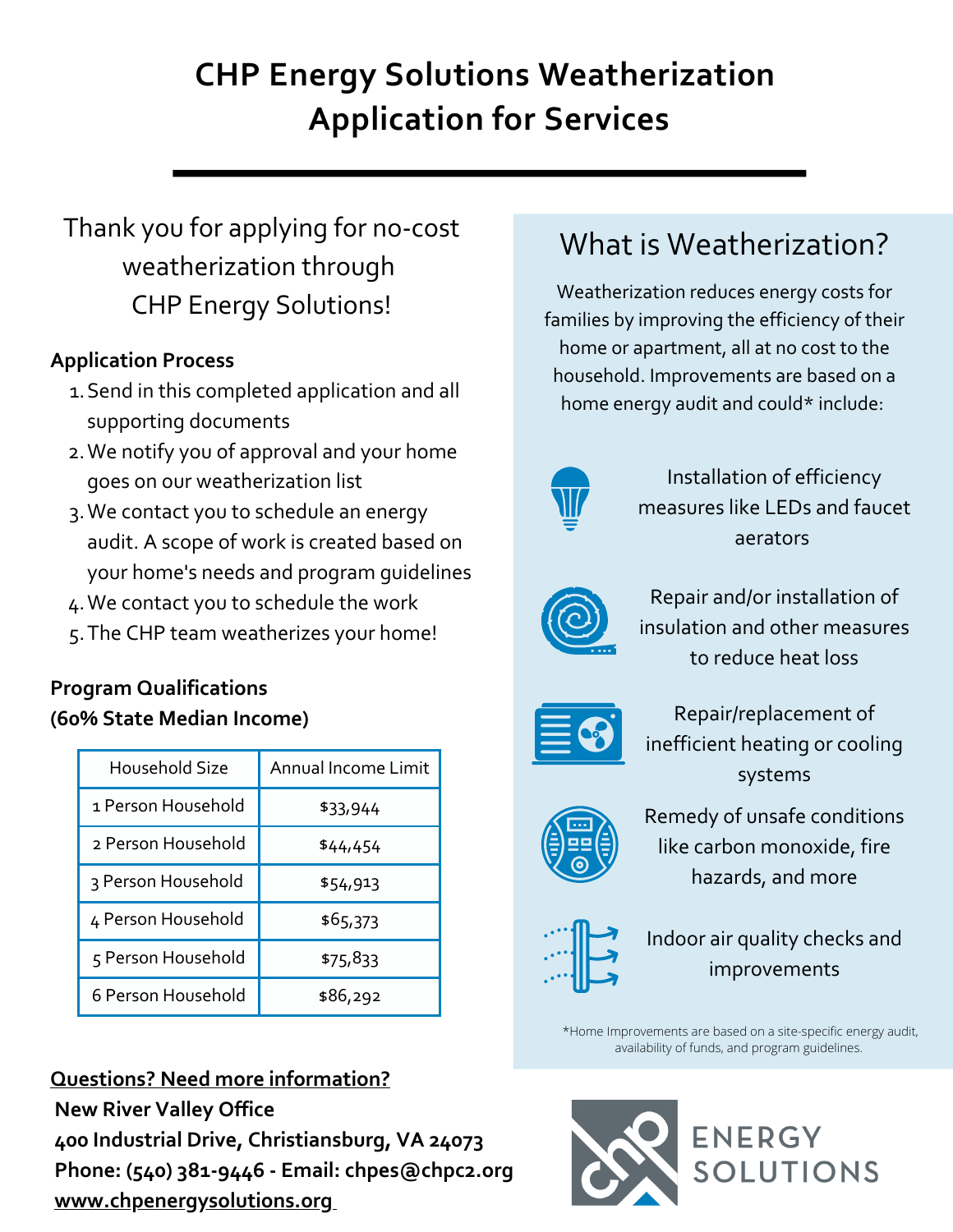

## **Application for Services**

 *New River Valley Office 400 Industrial Drive Christiansburg, VA 24073 Phone: (540) 381-9446, Fax: (540) 381-9494, 711 (TTY/TDD) Email: [chpes@chpc2.org](mailto:chpes@chpc2.org)*

# **Use the following checklist to complete the application**

| Complete Pages 1 through 3 (Including Signed Agreement by owner and/or tenant - Page 3)                                                                                                                 |                                            |                |                      |                      |                           |
|---------------------------------------------------------------------------------------------------------------------------------------------------------------------------------------------------------|--------------------------------------------|----------------|----------------------|----------------------|---------------------------|
| Proof of Income for all household members                                                                                                                                                               |                                            |                |                      |                      |                           |
| - Paystubs or letter from employer (Need at least a month of paystubs from all jobs held in last 12 months)<br>- Notarized Statement if member 18+ has had inconsistent or no income for past 12 months |                                            |                |                      |                      |                           |
| Proof of Social Security, TANF, and/or Retirement Benefits (If applicable in the last 12 months)                                                                                                        |                                            |                |                      |                      |                           |
| - Copy of Benefit Statement or bank statement showing direct deposit of benefit                                                                                                                         |                                            |                |                      |                      |                           |
|                                                                                                                                                                                                         |                                            |                |                      |                      |                           |
| Proof of Department of Social Services Energy Assistance Benefits (If applicable in the last 12 months)<br>- Copy of Statement for COOLING Assistance, CRISIS Assistance, or FUEL Assistance            |                                            |                |                      |                      |                           |
| <b>Proof of Ownership</b>                                                                                                                                                                               | 6 Meter and Usage                          |                | <b>Usage History</b> |                      |                           |
| - DMV Title or Personal Property Tax Bill                                                                                                                                                               | Current Billing Days: 30                   |                |                      |                      | kWh                       |
| - Deed or Real Estate Tax Bill                                                                                                                                                                          | llable Usage<br>Schedule<br>Total kWh < 9  | 12/15-01/14    |                      | 21<br>21<br>21<br>21 | 838<br>805<br>981<br>1415 |
| <b>Copy of ALL Electric and Fuel Bills</b>                                                                                                                                                              | Meter-0002345678                           | 12/15-01/14    | May<br>Jul.          | 21                   | 1345<br>1037<br>972       |
| - Please provide the portion of the bill that shows                                                                                                                                                     | <b>Current Reading</b><br>Previous Reading | 72451<br>71479 | Aug<br>Oct           | 21<br>21             | 731<br>795<br>811         |

#### **Completed Application? Mail to the address above or email to chpes@chpc2.org. Thanks!**

**CHP Energy Solutions Weatherization Assistance Program Selection Procedures for Prioritizing Services** CHP Energy Solutions, unless otherwise prohibited by its funding sources, considers the following situations as priority:

- Energy related crisis
- Disabled individual in the household
- A child 17 or younger in the household

DO NOT SEND RECEIPTS OF PAYMENTS

- A person 60 or older in the household
- Length of time an approved application is on the waiting list

This policy is in accordance with the current guidance from the Department of Housing and Community Development. Prioritization procedures will follow the policy that is in effect at the time of an application's approval.





*Checklist & Prioritization Revised May 2022*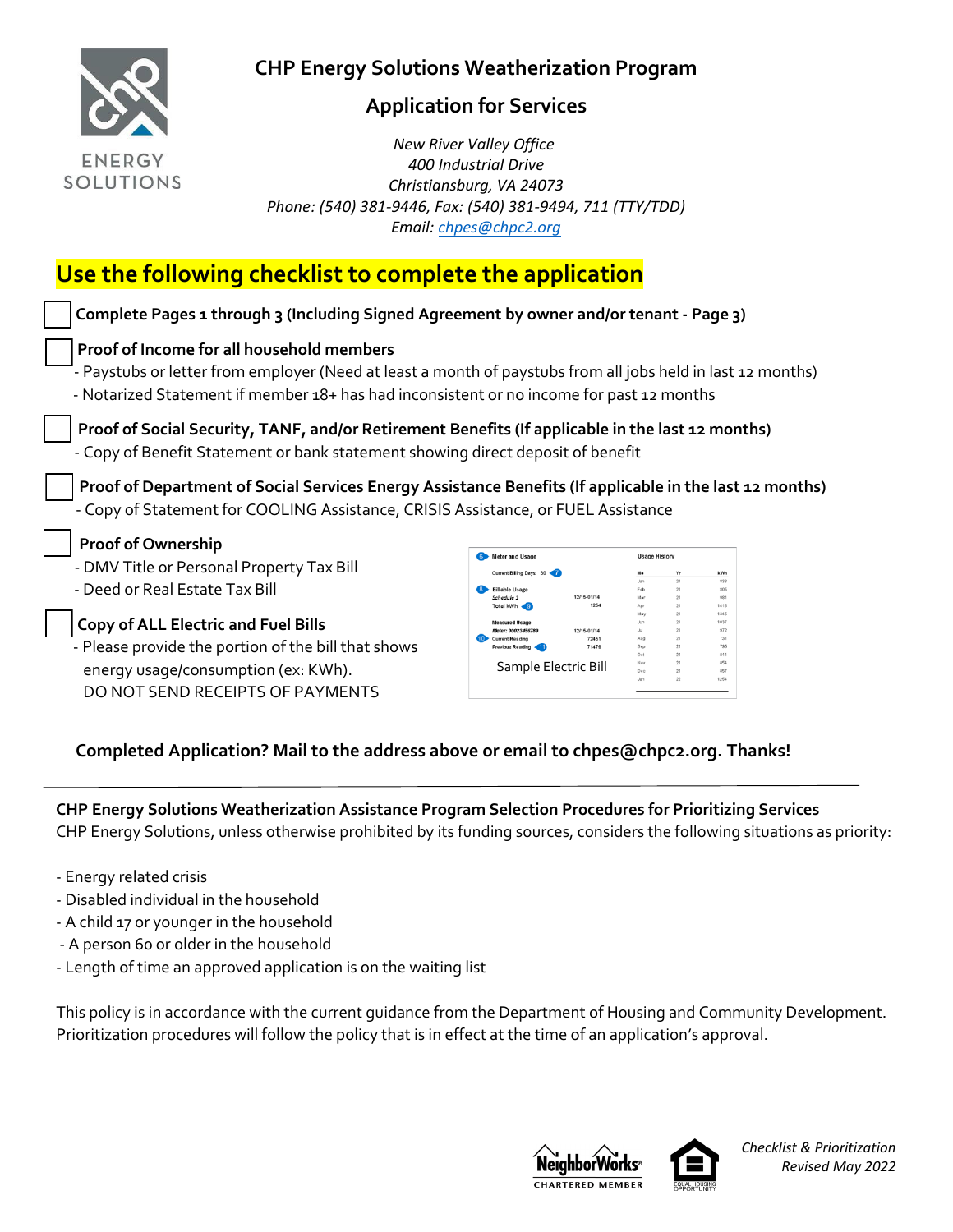

# **Application for Services**

 *New River Valley Office 400 Industrial Drive Christiansburg, VA 24073 Phone: (540) 381-9446, Fax: (540) 381-9494, 711 (TTY/TDD) Email: chpes@chpc2.org*

| <b>Household Information</b>                                                                                           |     |
|------------------------------------------------------------------------------------------------------------------------|-----|
|                                                                                                                        |     |
| City/Town County<br>Street                                                                                             | Zip |
|                                                                                                                        |     |
| How long have you lived at this address? ___________ Female head of household? Yes_____ No_____                        |     |
|                                                                                                                        |     |
| Please be specific. This helps us build our outreach and serve more households!                                        |     |
| <b>Contact Information</b>                                                                                             |     |
|                                                                                                                        |     |
| Alternative Phone Number: (_____) - _________________________Email Address: __________________________________         |     |
| Home Information                                                                                                       |     |
| Home Type: Mobile (Trailer): ______ Site (Stick) Built: ______ Townhome: ______ Condo: ______ Duplex: _____            |     |
| Year Built: ____________ If Mobile, do you lease the land? Yes____ No____                                              |     |
| Ownership: Rent: _____ Own: _____ Rent to Own: _____                                                                   |     |
|                                                                                                                        |     |
|                                                                                                                        |     |
| <b>Home Energy</b>                                                                                                     |     |
| What is the MAIN system you use to heat your home?                                                                     |     |
| Baseboard: _____ Furnace: _____ Heat Pump: _____ Boiler: _____ Wood Stove: _____ Space Heater: _____ Other: __________ |     |
|                                                                                                                        |     |
| What is the main fuel for heating your home? Gas: ______ Electric: ______ Other: _______                               |     |
| What is the MAIN way you cool your home?                                                                               |     |
| Central AC: ______ Window AC Units: ______ Mini Splits: ______ Other: _________________                                |     |
| How is your water heated? Electric: ______ Gas: ____                                                                   |     |



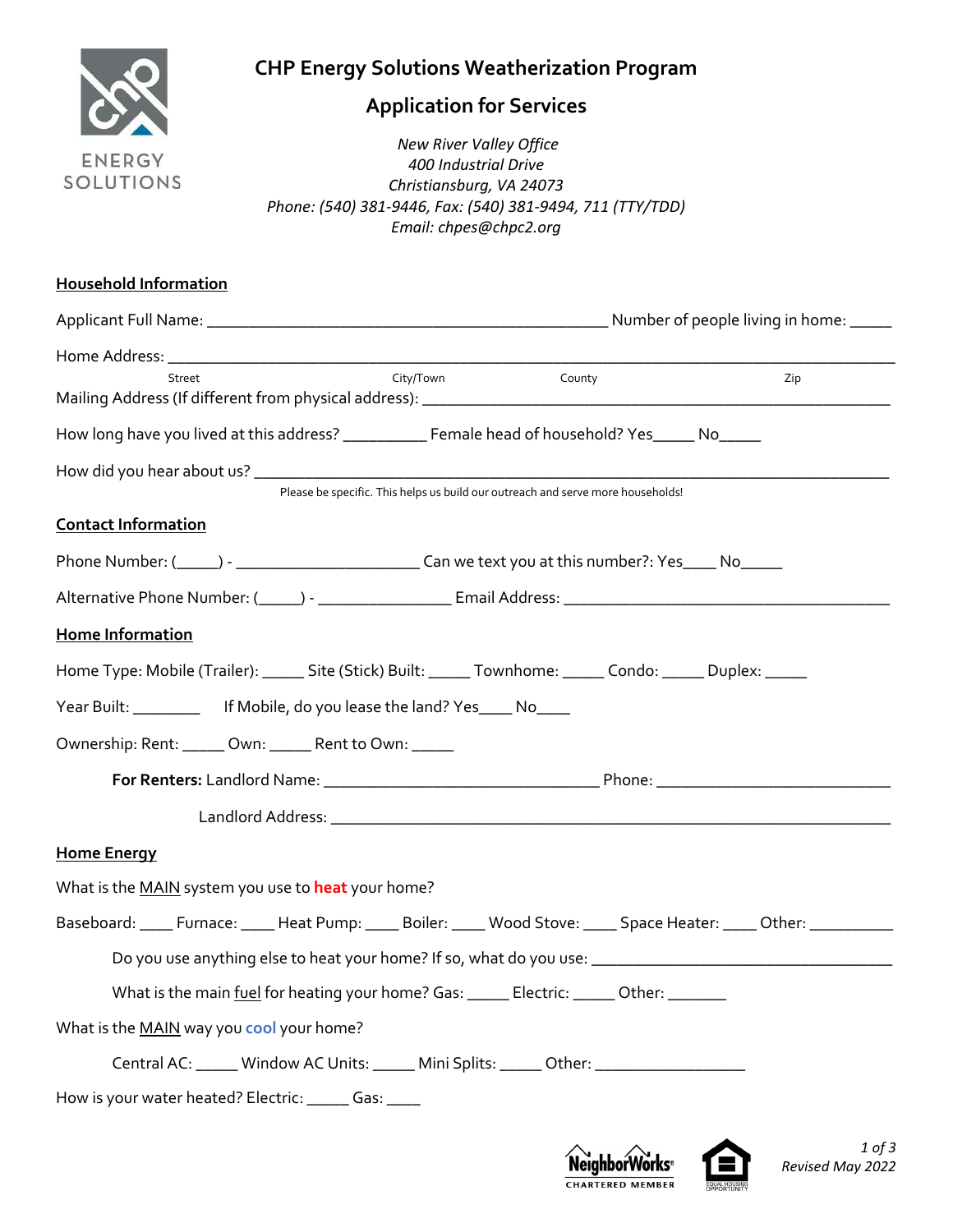

## **Application for Services**

 *New River Valley Office 400 Industrial Drive Christiansburg, VA 24073 Phone: (540) 381-9446, Fax: (540) 381-9494, 711 (TTY/TDD) Email: chpes@chpc2.org*

Please provide information below for **EACH** member of your household. If a household member does not have an income, write n/a.

| <b>Household Member Full</b><br>Name                                                                          | Gender | Date of<br><b>Birth</b> | <b>Relation to</b><br>Applicant* | <b>Disabled</b><br>(Yes/No) | Source of Income<br>(Employer, SSI, or n/a) | <b>Annual Salary or Hourly</b><br>Rate + Hours |
|---------------------------------------------------------------------------------------------------------------|--------|-------------------------|----------------------------------|-----------------------------|---------------------------------------------|------------------------------------------------|
| Applicant:                                                                                                    |        |                         | Self                             |                             |                                             |                                                |
|                                                                                                               |        |                         |                                  |                             |                                             |                                                |
|                                                                                                               |        |                         |                                  |                             |                                             |                                                |
|                                                                                                               |        |                         |                                  |                             |                                             |                                                |
|                                                                                                               |        |                         |                                  |                             |                                             |                                                |
|                                                                                                               |        |                         |                                  |                             |                                             |                                                |
|                                                                                                               |        |                         |                                  |                             |                                             |                                                |
|                                                                                                               |        |                         |                                  |                             |                                             |                                                |
|                                                                                                               |        |                         |                                  |                             |                                             |                                                |
| *Spouse - Child - Grandchild - Parent - Grandparent - Other - Not related<br>(Office Use) Area Median Income: |        |                         |                                  |                             |                                             | Annual Household Income                        |

One month of paystubs is required for any and all jobs held in the last 12 months. If a household member 18 years and older listed above has NOT had any source of income for the previous 12 months, or if any of the income is inconsistent, a notarized statement must be provided.

#### **Application Assistance**

| Are you completing this application on behalf of the applicant? If so please provide your contact information below: |                  |              |
|----------------------------------------------------------------------------------------------------------------------|------------------|--------------|
| Name:                                                                                                                | Agency/Relation: | Phone/Email: |

#### **Applicant Certification**

Applicant's signature below authorizes release of any information in support of this application to or from other organizations from which the applicant has or may request assistance. The applicant certifies that the information is true, accurate and complete to the best of the applicant's knowledge and understands that false information may result in breaking the law and could result in prosecution.

Signature: **\_\_\_\_\_\_\_\_\_\_\_\_\_\_\_\_\_\_\_\_\_\_\_\_\_\_\_\_\_\_\_\_\_\_\_\_\_\_\_\_\_\_\_\_\_\_\_**Date: **\_\_\_\_\_\_\_\_\_\_\_\_\_\_\_\_\_\_**